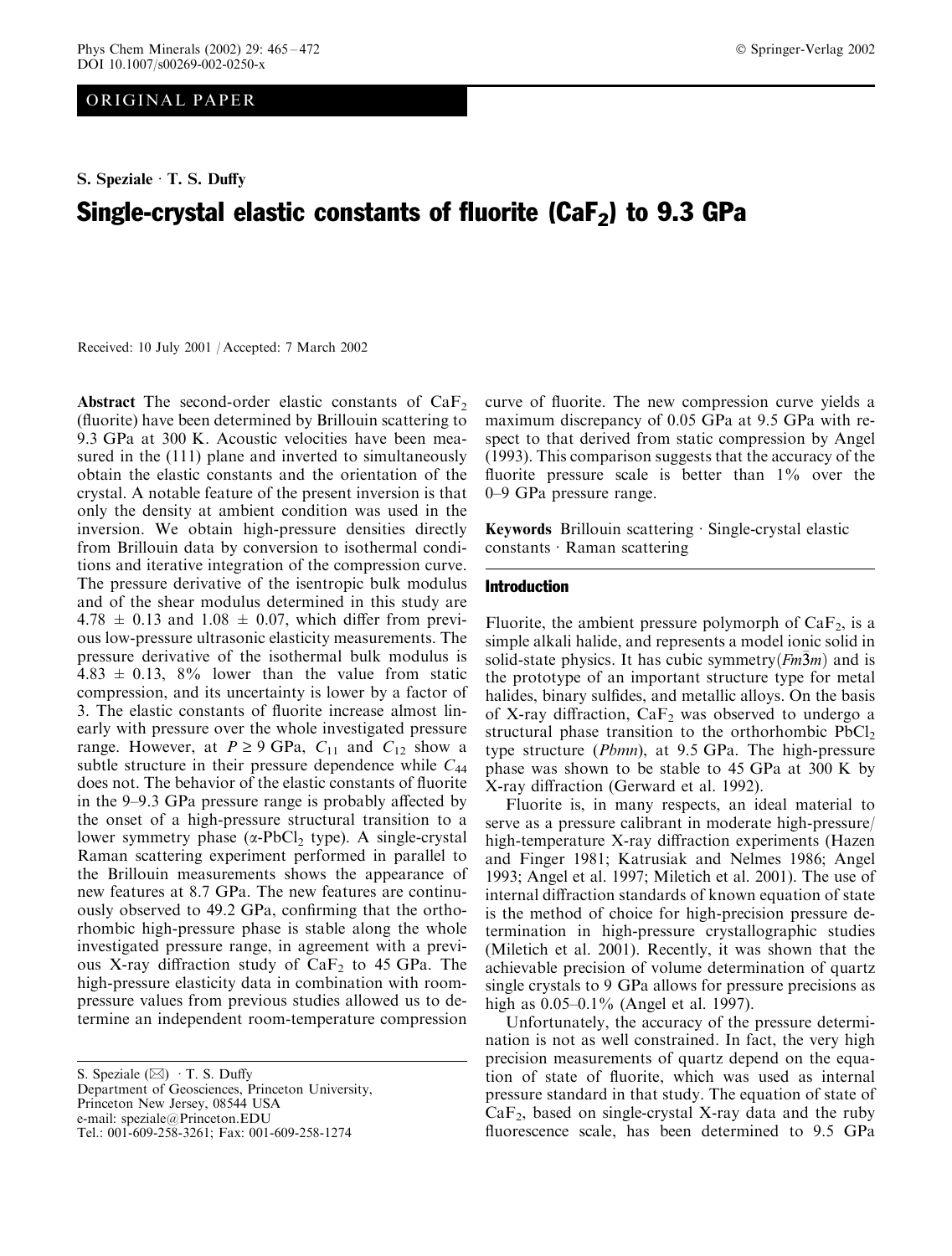(Angel 1993). In this study we provide an independent test of the equation of state parameters of fluorite using high-pressure Brillouin scattering.

The elasticity of  $CaF<sub>2</sub>$  has been investigated by ultrasonic interferometry to pressure only as high as 1.2 GPa at low temperature (4.2 to 298 K; Ho and Ruoff 1967; Wong and Schuele 1968; Brielles and Vidal 1975) and at ambient pressure to 1125 K (Vidal 1974; Jones 1977), and by Brillouin spectroscopy to 1500 K at ambient pressure (Catlow et al. 1978). There are significant discrepancies between the pressure derivatives of the individual constants and the aggregate moduli (Tables 1, 2). Recently, theoretical simulations of  $CaF<sub>2</sub>$ (Catti et al. 1991; Martín-Pendás et al. 1994) have furnished additional information about high-pressure elastic properties. The present study was designed to resolve the discrepancies in the pressure dependencies of the elastic moduli of fluorite.

The high-pressure phase transition of  $CaF<sub>2</sub>$  has been reported in several X-ray studies (Seifert 1966; Dandekar and Jamieson 1969; Gerward et al. 1992), but the quality of the metastably recovered high-pressure phase does not allow a single-crystal structure refinement. Only recently, a crystal structure refinement was performed on a pressure- and temperature-quenched single crystal, grown at 8.6 GPa and 1100 K in a molten  $Ca(OH)$ <sub>2</sub> flux (Morris et al. 2001). Our Brillouin scattering investigation has been supplemented by Raman measurements of polycrystalline powder and of singlecrystal plates to 49.2 GPa in order to correlate possible elastic anomalies to the onset of the structural transition to the high-pressure phase and to explore the stability of the high-pressure polymorph of  $CaF<sub>2</sub>$ . In fact, it is expected that the orthorhombic phase may eventually transform to a hexagonal Ni2In structure type in analogy to the transition observed in  $BaF<sub>2</sub>$  at 12 GPa and 300 K (Legér et al. 1995).

## Experimental technique

Brillouin scattering measurements

A natural colorless fluorite crystal of unknown origin was cut and polished to a 20- $\mu$ m-thick plate parallel to the (111) crystallographic plane. The lattice constant at atmospheric pressure had been determined by powder X-ray diffraction on the same material to be 5.4631  $\pm$  0.0004, in good agreement with the value of  $5.4632 \pm 0.0003$  measured by Hazen and Finger (1981). The sample was loaded in a modified Merrill–Basset cell (Merrill and Bassett 1974) with a 96° aperture angle. A cylindrical sample chamber was obtained by machining a  $250$ - $\mu$ m-diameter hole in a stainless steel gasket preindented to a thickness of 50-um. The sample was compressed between 500-µm diamond culets, and either a 4:1 volume mixture of methanol and ethanol or silicone grease was used as a pressure-transmitting medium. Ruby chips were used as pressure markers (Barnett et al. 1973; Mao et al. 1986) and to check the pressure distribution in the sample chamber by analyzing the sharpness of the ruby peaks (Chai and Brown 1996). The variation of the width of the ruby peak at different positions and at the different pressures never exceeded 15% of the width registered at ambient pressure, in agreement with previous tests in high-pressure Brillouin experiments (Sinogeikin and Bass 2000). Pressure differences between grains at different positions in the sample chamber never exceeded  $\pm$  0.2 GPa.

Brillouin scattering experiments were performed in a forward symmetric geometry, which allows determination of the acoustic velocity independent of the refractive index of the sample (Withfield et al. 1976). The Brillouin effect was excited using  $160 \text{ mW}$  of a vertically polarized neodymium vanadate laser ( $\lambda = 532.15$  nm), measured using a six-pass Sandercock tandem Fabry–Perot interferometer (Lindsay et al. 1981), and recorded by a solid-state photon detector with 70% quantum efficiency in the frequency range of interest. A diagram of the setup of our Brillouin system is shown in Fig. 1.

In the forward symmetric scattering geometry, the Brillouin frequency shift,  $\Delta v$ , is related to the acoustic velocity, v, through the relation:

$$
v = \frac{\Delta v \lambda_0}{2 \sin \alpha} \,,\tag{1}
$$

Table 1 Elastic constants of CaF<sub>2</sub>, and their pressure derivatives at ambient conditions. Numbers in parentheses are one standard deviation uncertainty in the last digits

| Study                                  | $C_{11}$ (GPa) | $C_{12}$ (GPa) | $C_{44}$ (GPa) | $(\partial C_{11}/\partial P)_{\rm T}$ | $(\partial C_{12}/\partial P)_{\rm T}$ | $(\partial C_{44}/\partial P)_T$ |
|----------------------------------------|----------------|----------------|----------------|----------------------------------------|----------------------------------------|----------------------------------|
| This study <sup>a</sup>                | 165.5(9)       | 44.4(5)        | 34.2(3)        | 5.99(15)                               | 4.25(9)                                | 1.15(4)                          |
| Ultrasonic interferometry <sup>b</sup> |                |                |                |                                        |                                        |                                  |
| H                                      | 163.6          | 44.0           | 33.9           |                                        |                                        |                                  |
| $H-R$                                  | 165.07(6)      | 44.51 (5)      | 33.83(5)       | 6.62(37)                               | 6.08(28)                               | 1.33(4)                          |
| $W-S$                                  | 164.2          | 43.98          | 33.7           | 6.05                                   | 4.35                                   | 1.31                             |
| $B-V$                                  | 165.2          | 45.4           | 33.7           | 5.74                                   | 4.2                                    | 1.29                             |
|                                        | 165.1(3)       | 44.3(4)        | 33.85(6)       |                                        |                                        |                                  |
| Average                                | 164.6(7)       | 44.4(6)        | 33.8(1)        |                                        |                                        |                                  |
| Brillouin spectroscopy                 |                |                |                |                                        |                                        |                                  |
| C                                      | 166(3)         | 39(3)          | 34(2)          |                                        |                                        |                                  |
| Theory <sup>c</sup>                    |                |                |                |                                        |                                        |                                  |
| Ca                                     | 172.2          | 38.6           | 44             |                                        |                                        |                                  |
| MP                                     | 171.4          | 38.3           |                | 4.6                                    | 3.8                                    |                                  |

<sup>a</sup>  $C_{11}$ ,  $C_{12}$ ,  $C_{44}$  and their pressure derivatives are from finite strain fits incorporating high-pressure data together with average values of the elastic constants at ambient conditions from ultrasonic interferometry

J Jones (1977); C Catlow et al. (1978); Ca Catti et al. (1991); MP Martín-Pendás et al. (1994)<br>
<sup>c</sup> Athermal parameters

 $<sup>b</sup>$  Previous studies: *H* Haussühl (1963); *H-R* Ho and Ruoff (1967);</sup>  $W-S$  Wong and Schuele (1968);  $B-V$  Brielles and Vidal (1975);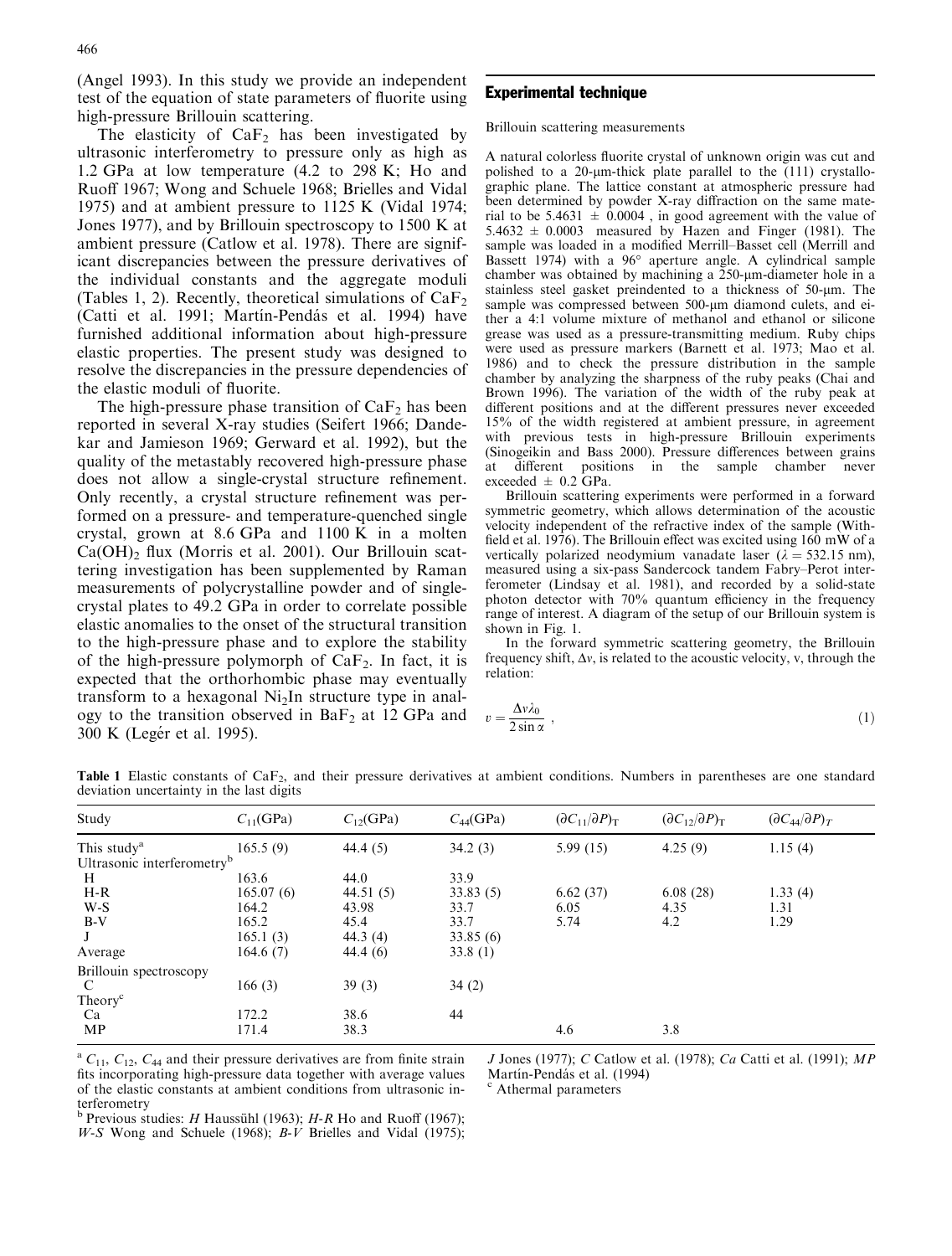**Table 2** Hill average of the Reuss and Voigt aggregate bulk and shear moduli of  $CaF<sub>2</sub>$ , and their pressure derivatives under ambient conditions. Numbers in parentheses are one standard deviation uncertainty in the last digits

| Study                                  | $K_S$ (GPa) | $K_T$ (GPa) | $G$ (GPa) | $(\partial K_S/\partial P)_T$ | $(\partial K_T/\partial P)_T$ | $(\partial G/\partial P)_T$ |
|----------------------------------------|-------------|-------------|-----------|-------------------------------|-------------------------------|-----------------------------|
| This study <sup>a</sup>                | 84.5(5)     | 82.0(7)     | 42.8(2)   | 4.78(13)                      | 4.83(13)                      | 1.08(7)                     |
| Ultrasonic interferometry <sup>b</sup> |             |             |           |                               |                               |                             |
| H                                      | 83.9(2)     |             | 43 $(2)$  |                               |                               |                             |
| $H-R$                                  | 84.70 (3)   |             | 43 $(2)$  | 6.26(18)                      |                               | 1.05(7)                     |
| W-S                                    | 83.1        |             | 43 $(2)$  | 4.92                          |                               | 1.22                        |
| $B-V$                                  | 85.3        |             | 43 $(2)$  | 4.71                          |                               | 1.18                        |
| J                                      | 84.5(4)     |             | 43 $(2)$  |                               |                               |                             |
| Average                                | 84.5(6)     |             | 43 $(2)$  |                               |                               |                             |
| Theory <sup>c</sup>                    |             |             |           |                               |                               |                             |
| Ca                                     | 82.6        |             |           |                               |                               |                             |
| MP                                     | 82.7        |             |           | 4.0                           |                               |                             |
| X-ray diffraction                      |             |             |           |                               |                               |                             |
| A                                      |             | 81.02 (12)  |           |                               | 5.22(35)                      |                             |
| Brillouin spectroscopy                 |             |             |           |                               |                               |                             |
| C                                      | 81(2)       |             | 44 $(3)$  |                               |                               |                             |

 $A K<sub>S</sub>$ , G, and their pressure derivatives are from finite strain fits incorporating high-pressure data together with average values of the elastic constants under ambient conditions from ultrasonic interferometry.  $K_T$  and its pressure derivative are calculated from the isentropic moduli using thermodynamic identities (see text)

<sup>b</sup> Previous studies: *H* Haussühl (1963); *H-R* Ho and Ruoff (1967); W-S Wong and Schuele (1968);  $B-V$  Brielles and Vidal (1975); J Jones (1977); Ca Catti et al. (1991); MP Martín-Pendás et al. (1994);  $A$  Angel (1993); C Catlow et al. (1978)<br>
<sup>c</sup> Athermal parameters

Fig. 1 Schematic diagram of the Brillouin scattering setup. DAC Diamond anvil cell; MCA multichannel analyzer



where  $\lambda_0$  is the incident laser wavelength, and  $\alpha$  is the external incidence angle. In all the measurements a  $40^{\circ}$  external incidence angle was used.

The precision, accuracy, and reproducibility of our Brillouin system were tested on platelets of MgO and MgAl<sub>2</sub>O<sub>4</sub> at standard conditions. The precision of the single-crystal acoustic velocity measurements can be stated to 0.5% (at  $1\sigma$  level) in the velocity range between 5.3 and 9.8  $km s^{-1}$ . The accuracy, tested on both longitudinal and tranverse acoustic modes in directions on the  $(100)$  plane of MgO and  $(111)$  plane of MgAl<sub>2</sub>O<sub>4</sub> and expressed as discrepancy with respect to the expected velocity, is always better than  $\pm 0.75\%$ . The reproducibility (misalignment or defocusing during the setup of the optic path outside the spectrometer) was always better than  $\pm 0.5\%$  of the measured velocities in the range 5.3 to 9.8 km  $s^{-1}$ .

Raman scattering measurements

Single-crystal Raman spectra were measured to 49.2 GPa. A fragment derived from the same (111) crystal plate as that used for Brillouin scattering was loaded in a symmetric diamond anvil cell and compressed between two 300-um diamond culets with cryogenically loaded Ar as a pressure-transmitting medium. Ruby chips were loaded at different positions for pressure determination and to monitor the homogeneity of the stress conditions. Pressure differences never exceeded  $\pm 1$  GPa.

Raman scattering measurements were also performed on the same platelet used in the Brillouin experiment at 8.5, 8.9, and 9.3 GPa. Finally, Raman spectra of a polycrystalline  $CaF<sub>2</sub>$  sample loaded with a 4:1 volume mixture of methanol and ethanol as a pressure medium were measured to 11 GPa.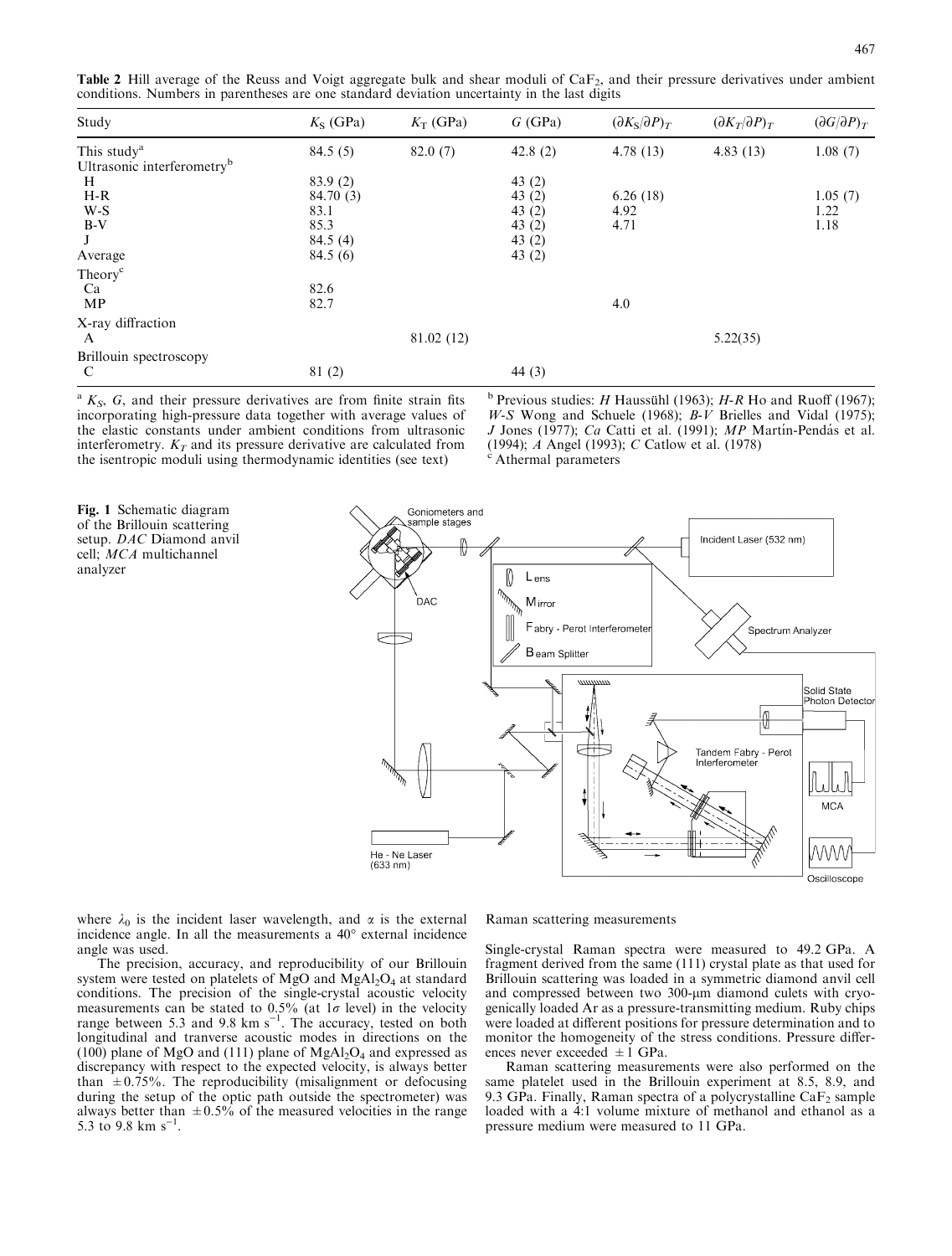The Raman experiment was performed using a 200-mW Ar-ion laser ( $\lambda = 514.532$  nm) as an excitation source. The optic setup of our system (Shim and Duffy 2002) is based on the use of holographic optics and on confocal imaging of the scattering region and follows the design outlined by Goncharov et al. (2000). The Raman signal was collected using a single-grating 0.5-m spectrometer and a  $1100 \times 330$ -pixel CCD detector.

#### Results and discussion

Brillouin spectra were collected in 19 to 30 different crystallographic directions at each of 11 pressures between 1.0 and 9.3 GPa. The quasilongitudinal and both quasi-shear acoustic modes were detected. A representative spectrum is shown in Fig. 2. The dependence of acoustic velocities in  $CaF<sub>2</sub>$  as a function of direction in the (111) plane at a representative pressure is shown in Fig. 3.

The elastic tensor of fluorite is characterized by three independent elastic constants,  $C_{11}$ ,  $C_{12}$ , and  $C_{44}$ . The acoustic velocity data and an initial density were inverted using a nonlinear least-squares fitting to the Christoffel equation, based on the Levenberg–Marquardt algorithm and the Cardano formulas(Every 1980), to obtain both the elastic constants and the phonon propagation direction. The elastic constants were determined to a precision of  $\pm 1\%$  and the orientation to a precision of  $\pm 1^{\circ}$ . The overall accuracy of the inverted orientation, estimated as the standard deviation of the averaged orientation at the different pressures, is  $\pm 2^{\circ}$ , and it is affected by trade-offs with the elastic constants. The inverted constants allowed us to calculate the aggregate adiabatic bulk modulus and the Voigt–Reuss– Hill average (Hill 1963) of the aggregate shear modulus at each pressure.

Our inverted high-pressure moduli were combined with the average of selected published values for the individual constants and aggregate bulk and shear modulus of fluorite at ambient pressure for fitting to third-order finite strain equations (Birch 1978; Davies and Dziewonski 1975). The elastic moduli determined at standard conditions by Brillouin spectroscopy by Catlow et al. (1978) were not included in the average

because of the anomalously low value of  $C_{12}$  in this study for which few phonon directions were measured.

An iterative procedure was adopted to determine the finite strain parameters for the individual and aggregate elastic moduli (Davies and Dziewonski 1975; Birch 1978) as well as the density at each pressure. An initial density model was used to obtain the ambient-pressure values of the adiabatic bulk modulus,  $K_{0S}$ , and its first pressure derivative,  $(\partial K_{0S}/\partial P)_T$  from a least-squares fit to the finite strain equation. These values were then corrected to the corresponding ambient-pressure isothermal values,  $(K_{0T}, (\partial K_{0T}/\partial P)_T)$  using known values for various thermodynamic parameters (Table 4). These isothermal parameters were then used to construct the isothermal compression curve and obtain refined densities. The procedure was repeated until convergence. Fit results for individual moduli and their derivatives are listed in Table 1, while results for the aggregate moduli and their derivatives are listed in Table 2. The resultant densities at each pressure are given in Table 3.

It is notable that the isotherm derived from the Brillouin scattering data is independent of the initial density model with the exception of the density at zero pressure, fixed to our measured value. The inversion procedure converged to the final solution in six iterations when starting from an arbitrary initial density model, while it converged in three iterations starting from the Angel (1993) density scale. The root mean square differences between observed and calculated sound velocities and the best-fit values of the density and of the isentropic elastic constants at each pressure step are reported in Table 3.

The velocity anisotropy in the (111) plane, expressed as deviation of the longitudinal and the two transverse modes velocities from their average values, shows a decrease from 1.4, 13.0, and 10.8%, respectively, at 1.0 GPa to average values of 0.9  $(\pm 0.2)\%$ , 9.4  $(\pm 0.4)\%$ , 7.8  $(\pm 0.3)\%$  in the range 8.2–9.0 GPa. A significant increase of the longitudinal velocity anisotropy is observed at  $P = 9.3$  GPa (from 0.9 to 1.2%). The elastic anisotropy of fluorite, expressed in the form A<sup>-1</sup>-1 [where  $\overrightarrow{A} = 2C_{44}/(C_{11} - C_{12})$ , Auld 1973], which

LA

 $M-E$ 

TA<sub>2</sub>

160

TA<sup>-</sup>

200

180

Acoustic velocity (km/s)

100

120



Fig. 2 Representative Brillouin spectrum of  $CaF<sub>2</sub>$  collected at 5.54 GPa. LA Quasi-longitudinal acoustic mode; TA quasitransverse acoustic modes;  $M-E$  peaks from methanol–ethanol in both forward and backscattering geometries; D diamond; R unshifted Rayleigh line

Fig. 3 Quasilongitudinal and quasitransverse acoustic velocities in the (111) plane of  $CaF<sub>2</sub>$  at 8.2 GPa as a function of crystallographic direction. The *azimuthal angle* is relative to an arbitrary starting direction. The continuous curves are calculated using the best-fit elastic constants. Abbreviations as in Fig. 2

Azimuthal Angle (degree)

140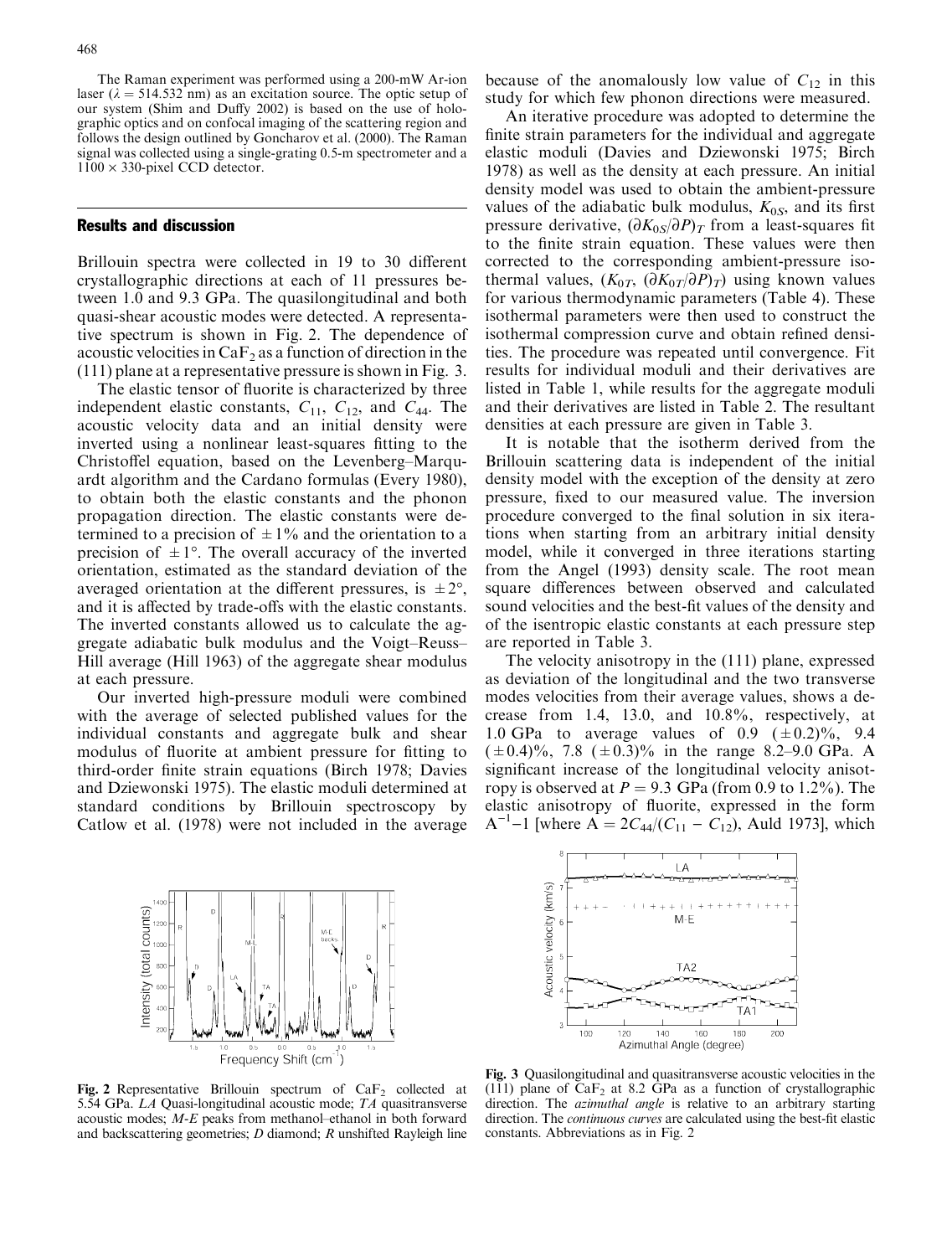Table 3 Density and elastic constants of  $CaF<sub>2</sub>$ . Numbers in parentheses are one standard deviation uncertainty in the last digits

| Pressure $\rho$ $C_{11}$<br>$(GPa)$ $(Mg m^{-3})$ $(GPa)$                                                                                                                                                                                                                                                                                                                                                                                                         | $C_{12}$<br>(GPa) | $C_{44}$<br>(GPa)                                                                                                                                                                             | RMS <sup>a</sup> Pressure<br>$(m s-1)$ medium                                                       |
|-------------------------------------------------------------------------------------------------------------------------------------------------------------------------------------------------------------------------------------------------------------------------------------------------------------------------------------------------------------------------------------------------------------------------------------------------------------------|-------------------|-----------------------------------------------------------------------------------------------------------------------------------------------------------------------------------------------|-----------------------------------------------------------------------------------------------------|
| $0.95(5)$ 3.222 (2) 170.9 (7) 47.5 (5)<br>$3.31(5)$ $3.306(2)$ $183.3(3)$ $60.0(3)$<br>3.96 (5) 3.328 (2) 192.7 (4) 62.0 (4)<br>5.54 (5) 3.378 (3) 195.2 (4) 67.2 (4)<br>$6.65(5)$ 3.412(2) 201.5(4) 71.1(4)<br>$6.95(5)$ 3.422(2) 204.3(4) 73.2(4)<br>7.48 (5) 3.437 (2) 206.4 (5) 72.9 (6)<br>$8.15(5)$ 3.457 (2) 206.4 (5) 74.8 (6)<br>8.35 (5) 3.642 (2) 209.5 (4) 77.0 (4)<br>8.95 (5) 3.480 (2) 213.9 (5) 81.8 (5)<br>9.31 (5) 3.490 (2) 220.2 (5) 84.8 (5) |                   | 34.0 (6) 39.6<br>38.0 (1) 40.6<br>38.5 (2) 38.4<br>39.8 (1) 31.7<br>41.4 $(1)$ 41.0<br>41.6 (1) 37.8<br>43.5 (1) 44.8<br>42.5 $(1)$ 30.9<br>42.2 (1) 35.6<br>42.7 $(1)$ 41.1<br>43.2 (1) 34.0 | Si grease<br>Si grease<br>$M-E^b$<br>M–E<br>$M-F$<br>M–E<br>$M-F$<br>$M-F$<br>M–E<br>$M-F$<br>$M-F$ |

<sup>a</sup> RMS: Root mean square difference between observed and calculated sound velocities <sup>b</sup> M-E: methanol–ethanol mixture

has a value of zero for an isotropic materials, decreases from 0.81 at 1.0 GPa to an average value of  $0.56 \pm 0.02$ in the range 6.7–9.3 GPa.

The pressure dependence of the inverted elastic constants is shown in Fig. 4. The uncertainties on the constants, expressed as  $1\sigma$  of the inverted value, are in the range of 0.5–1% at each pressure. Fits of  $C_{11}$  and  $C_{12}$  to third order Eulerian strain equations (Birch 1978) yield pressure derivatives of the adiabatic constants (Table 1) which are consistent with low-pressure ultrasonic data of Wong and Schuele (1968) and Brielles and Vidal (1975), but not with those of Ho and Ruoff (1967). Our results for  $(\partial C_{44}/\partial P)_T$ , are significantly lower (1.12) than the range of values  $(1.29-1.33)$  found in the earlier lowpressure studies. Shear ultrasound velocity measurements are sensitive to small misalignments of the transducer, with large effects on the uncertainty in  $C_{44}$ determination (Ho and Ruoff 1967). Furthermore, the small observed range for  $C_{44}$  in these studies contrasts with larger discrepancies in  $C_{11}$  and  $C_{12}$ , suggesting that the agreement may be fortuitous.

The fit values of the pressure derivatives of the isentropic bulk modulus and of the shear modulus are  $4.78 \pm 0.13$  and  $1.08 \pm 0.07$ , respectively. The value of the pressure derivative of the bulk modulus is again significantly smaller than the value obtained by Ho and Ruoff (1967) (because of their anomalous value for the pressure derivative of  $C_{12}$ ) but in good agreement with those determined by Wong and Schuele (1968) and Brielles and Vidal (1975) (Table 2). The pressure derivative of the shear modulus from Brillouin scattering is, instead, in good agreement with the value calculated from the results of Ho and Ruoff (1967) but smaller than the values determined in the other ultrasonic interferometry studies (Table 2). The adoption of the pressure derivative of the bulk modulus from low-pressure ultrasonic elasticity measurements performed in small pressure range produces an isothermal equation of state sensibly different than that directly determined by Brillouin spectroscopy in this study. The results of Wong



Fig. 4 Individual and aggregate Voigt–Reuss–Hill elastic moduli of  $CaF<sub>2</sub>$ , as a function of pressure. The *continuous lines* are third-order Eulerian strain fits to the pressure dependence of the individual moduli. The isentropic bulk modulus and the shear modulus dependence on pressure (dashed curves) were determined by inversion of the experimental values of the moduli to third-order Eulerian strain equations (see text). The *solid curve* is the pressure dependence of the isentropic bulk modulus obtained by conversion from the Angel (1993) isothermal equation of state. It is plotted for comparison with the result of this study (the Reuss and Voigt bounds for the bulk modulus are equivalent in cubic materials)

and Schuele (1968) and Brielles and Vidal (1975) underestimate the bulk modulus by 0.3 and 0.7% at 9 GPa while Ho and Ruoff (1967) overestimate it by 3%. A possible explanation of these discrepancies is the complex pressure dependence of the transducer–bond phase shift, which can generate errors to 10% in the pressure derivatives of the elastic moduli determined by ultrasonic interferometry (Jackson et al. 1981; Weidner 1987).

The fit value of the adiabatic bulk modulus at standard conditions is 84.5  $\pm$  0.5 GPa. The isothermal bulk modulus calculated applying the thermodynamic identity  $K_{0T} = K_{0S}/(1 + \alpha \gamma T)$ , where  $\alpha$  is the volume thermal expansion coefficient and  $\gamma$  is the Grüneisen parameter (Table 4), yields  $82.0 \pm 0.7$  GPa. This is in agreement within mutual uncertainties with the value of  $81.0 \pm 1.2$  GPa determined by Angel (1993) from single-crystal X-ray diffraction measurements. The pressure derivative of the isothermal bulk modulus at standard conditions, calculated using the relation:  $(\partial K_{0T}/\partial P)_T$  $\cong$   $(1 + \alpha \gamma T)^{-1}$   $[(\partial K_{0S}/\partial P)_T - \gamma T/K_T$   $(\partial K_{0T}/\partial T)_P]$  (see Table 4), is  $4.83 \pm 0.13$ , which is consistent within reciprocal uncertainties with the value of  $5.22 \pm 0.35$ reported by Angel (both bulk modulus and its pressure derivative reported in Angel 1993 are the results of a fit to the third-order Birch–Murnaghan equation and not to the Murnaghan equation, as erroneously stated in that paper; R. Angel, personal communication). The resulting 298 K isotherm is stiffer (due to a higher  $K_{0T}$ ) at low pressure, with a maximum pressure difference  $\Delta P$ of  $+0.04$  GPa at  $P = 3.7$  GPa; then it becomes softer because of the effect of the lower pressure derivative of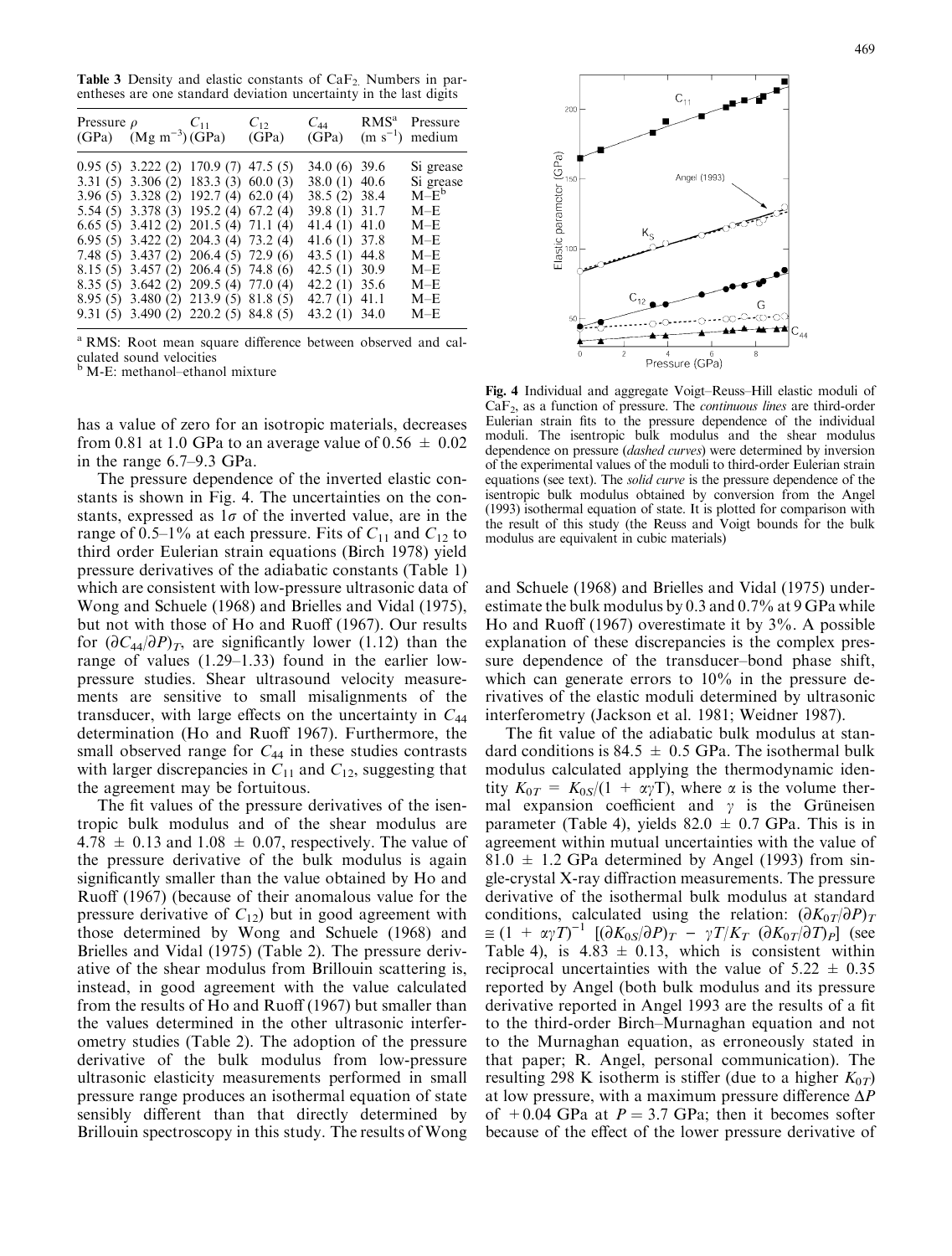Table 4 Thermodynamic and thermoelastic parameters of  $CaF<sub>2</sub>$  under ambient conditions.  $\rho_0$  Density at ambient conditions (Mg m<sup>-3</sup>). T temperature (K)

| Parameter                                                                                                                                                            |                                                                                                                                                                       | Reference                                                                                                                                  |
|----------------------------------------------------------------------------------------------------------------------------------------------------------------------|-----------------------------------------------------------------------------------------------------------------------------------------------------------------------|--------------------------------------------------------------------------------------------------------------------------------------------|
| Thermal expansion $T(\alpha_0)$<br>Specific heat $(C_P)$<br>Grüneisen parameter $(\gamma_0)$<br>$(\partial K_{0S}/\partial T)_P$<br>$(\partial K_{0T}/\partial T)_P$ | 5.7 (7) $\times 10^{-5}$ K <sup>-1</sup><br>87.85 J kg <sup>-1</sup> K <sup>-1</sup><br>1.74(21)<br>$-0.021(1)$ GPa K <sup>-1</sup><br>-0.031 (2) GPa K <sup>-1</sup> | Schumann and Neumann (1984)<br>Chase (1998)<br>Calculated <sup>a</sup><br>Wong and Schuele (1968); Jones (1977)<br>Calculated <sup>b</sup> |

<sup>a</sup> Grüneisen parameter obtained as: 
$$
\gamma_0 = \alpha_0 K_S / (\rho_0 C_P)
$$
  
<sup>b</sup> Calculated as:  $(\partial K_T / \partial T)_P \cong (\partial K_S / \partial T)_P / (1 + \alpha \gamma T) - K_S / (1 + \alpha \gamma T)^2 [\alpha \gamma + (\partial \alpha / \partial T) \gamma T]$ 



Fig. 5 Difference between isothermal equation of state determined in this Brillouin scattering study and the isotherm determined by Angel (1993) based on X-ray diffraction experiments

the bulk modulus, with a maximum difference  $\Delta P$  of  $-0.03$  GPa at 9.5 GPa (Fig. 5).

Poisson's ratio for an isotropic polycrystalline aggregate of fluorite, calculated using the aggregate moduli from our measured single-crystal elastic constants, increases from 0.29 at 1.0 GPa to 0.32 at 9.3 GPa. The Cauchy relation  $C_{12} = C_{44}$  (Born and Huang 1954), and its generalization for hydrostatic pressure,  $C_{12} = C_{44} + 2P$  (Korpiun and Lüscher 1976), are not satisfied by fluorite. The violation of the Cauchy relation increases from 12 to 23 GPa in the investigated pressure range. The violation of the Cauchy relation indicates that a simple central force model (e.g., Anderson and Demarest 1971) is not able to describe the elastic properties of fluorite. Theoretical investigations of  $CaF<sub>2</sub>$  by means of ab-initio (Catti et al. 1991) and combined firstprinciples and ab-initio techniques (Martín-Pendás et al. 1994) produced values of the bulk modulus at  $0 K$  of 82.6 and 82.7 GPa, respectively, which are in reasonable agreement with the value determined in our study, but the values of the single constants are in substantial disagreement with the experimental results (Table 1). The pressure dependence of both the bulk modulus and the individual elastic constants reported by Martín-Pendás et al. (1994) are substantially underestimated compared with experimental results (Tables 1, 2).

A detailed analysis of our measurements suggests a variation in the behavior of CaF<sub>2</sub> at  $P \ge 9.0$  GPa, which affects the pressure dependence of the elastic moduli.

Weakening of the X-ray diffraction peaks was observed in the same pressure range by Angel (1993) in singlecrystal experiments. This anomalous behavior could be related to the structural phase transition to an orthorhombic phase (PbCl<sub>2</sub> structure type) reported at  $9.5$ GPa (Seifert 1966; Gerward et al. 1992). The twinning associated with the transformation (see Angel 1993) precludes the possibility of reliable Brillouin scattering measurements of the high-pressure phase. Raman scattering of the platelet used for Brillouin scattering revealed the presence of new weak features related to the high-pressure phase at  $P = 9.3$  GPa. We performed Raman measurements of a different platelet from the same sample used in the Brillouin experiments, in the range 0–49.2 GPa. The single Raman-active mode of the cubic phase of  $CaF<sub>2</sub>$  was observed in the stability field of fluorite. It showed a linear pressure dependence of the frequency shift given by:  $\partial v / \partial P =$  $4.93 \text{ cm}^{-1} \text{GPa}^{-1}$ . The onset of the transition is characterized by the appearance of the 18 active Raman modes characteristic of the orthorhombic  $PbCl<sub>2</sub>$  type structure (Mendes-Filho et al. 1979). We were able to identify seven Raman features (Fig. 6) in the 160 to 440  $cm^{-1}$ frequency range that were observed up to 50 GPa (Fig. 6, 7). The first appearance of the new features in this experiment was at  $P = 8.7$  GPa. No remnants of the single Raman-active mode of the cubic phase were detected at  $P \ge 11$  GPa. The high-pressure phase was observed metastably to  $P > 7$  GPa during decompression. The cubic fluorite Raman mode reappeared at  $P \leq 8$  GPa. Raman scattering to 11 GPa of a polycrystalline  $CaF<sub>2</sub>$  sample showed the same behavior in compression as the single-crystal samples; however the Raman modes of the high-pressure phase were observed upon decompression to 4 GPa. This body of observations suggests that the degree of hysteresis is affected by the detail of the compression history and the microstructure of the sample. The appearance of a Raman signal from phonon modes of the orthorhombic highpressure phase in the 8.7- to 9.5- GPa pressure range suggests that the local instabilities related to the nucleation of the high-pressure phase have a short wavelength compatible with the Raman effect but they do not completely break the overall cubic symmetry at the scale of hundreds of unit cells probed by Brillouin scattering, where they generate a subtle nonlinearity of the pressure dependence of the quasilongitudinal velocities, and they are smeared out in average by the large volume probed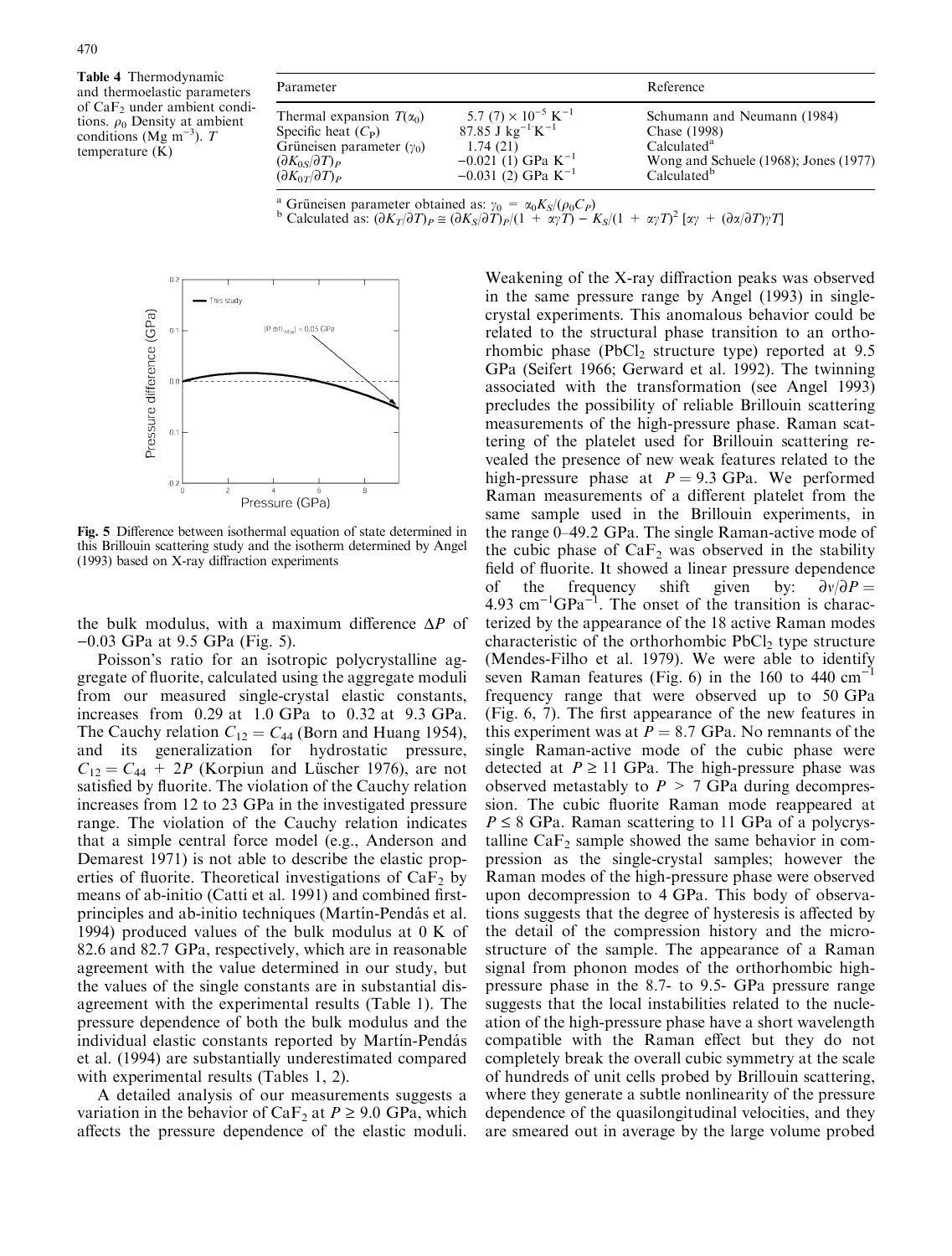

Fig. 6 Representative Raman spectra of the cubic low-pressure phase and the orthorhombic high-pressure phase of  $CaF<sub>2</sub>$  to 49.2 GPa. Pressures are listed next to each spectrum



Fig. 7 Pressure-induced frequency shift of phonon modes of the lowpressure cubic phase (solid squares) and of the high-pressure orthorhombic polymorph of  $CaF_2$  in the 150–800 cm<sup>-1</sup> frequency range to 49.2 GPa. All the data were obtained on a single crystal with increasing pressure

by X-ray diffraction experiments, where they generate a weakening and broadening of the diffraction peaks. Inverting only the Brillouin data clearly unaffected by visible traces of structural instabilities to 9 GPa does not yield any significant change in the aggregate moduli or their pressure derivatives.

### **Summary**

Brillouin spectra measured to 9.3 GPa at 300 K allow us to better characterize the high-pressure elasticity of calcium fluoride. The pressure derivative of the isothermal bulk modulus determined in this study is  $8\%$ lower and more precise by a factor of 3 than that obtained from static compression data (Angel 1993). This difference is partially explained by the correlation between bulk modulus and its pressure derivative in the inversion of X-ray diffraction data and also by the relatively small pressure stability range of fluorite. It is

Our results extend the pressure range of direct measurements of the elasticity of fluorite by nearly 1 order of magnitude with respect to previous ultrasonic data. Low-pressure ultrasonic studies of Wong and Schuele  $(1968)$  and Brielles and Vidal  $(1975)$  underestimate the bulk modulusby 0.3 and 0.7% at 9 GPa, while Ho and Ruoff (1967) overestimate it by 3%. The disagreements between our pressure derivative of the shear modulus with respect to Wong and Schuele (1968) and Brielles and Vidal (1975) are almost entirely explained by the difference in the pressure derivative of  $C_{44}$ , which is smaller in our Brillouin measurements. However, it is important to note that the discrepancies between the three available high-pressure ultrasonic datasets are as large as the discrepancy with respect to our results. It has been previously observed that low-pressure ultrasonic studies tend to systematically overestimate pressure derivatives when compared with direct high-pressure measurements (e.g., Zha et al. 1996).

This study confirms that Brillouin spectroscopy of minerals of cubic symmetry allows the simultaneous recovery of elastic moduli, orientation, and density, in agreement with previous results for MgO (Sinogeikin and Bass 2000). The new high-pressure elasticity dataset allowed us to determine a new independent isothermal equation of state for fluorite, which agrees with that of Angel (1993) to better than  $1\%$ , providing a strong confirmation of the fluorite pressure scale from 0 to 9 GPa.

Acknowledgements We thank Ross Angel and an anonymous reviewer for their detailed comments, which allowed us to improve the manuscript and clarify some critical aspects of the discussion. We also thank C.-S. Zha for his valuable technical assistance and S. Shieh and S.-H. Shim for their comments and suggestions.

#### **References**

- Anderson OL, Demarest HH (1971) Elastic constants of the central force model for cubic structures: polycrystalline aggregates and instabilities. J Geophys Res 76: 1349–1369
- Angel RJ (1993) The high-pressure, high-temperature equation of state calcium fluoride, CaF<sub>2</sub>. J Phys Condens Matter 5: L141-L144
- Angel RJ, Allan DR, Miletich R, Finger LW (1997) The use of quartz as an internal pressure standard in high-pressure crystallography. J Appl Crystallogst 30: 461–466
- Barnett JD, Block S, Piermarini GJ (1973) An optical fluorescence system for quantitative pressure measurement in the diamondanvil cell. Rev Sci Instr 44: 1–9
- Birch F (1978) Finite strain isotherm and velocities for singlecrystal and polycrystalline NaCl at high pressures and 300 K. J Geophys Res 83: 1257–1268
- Born M, Huang K (1954) Dynamical theory of crystal lattices. Clarendon Press, Oxford, 420 pp
- Brielles J, Vidal D (1975) Variation des constants élastiques de la fluorine CaF<sub>2</sub> avec la pression jusqu'à 12 kbar. High Temp– High Pressures 7: 29–33